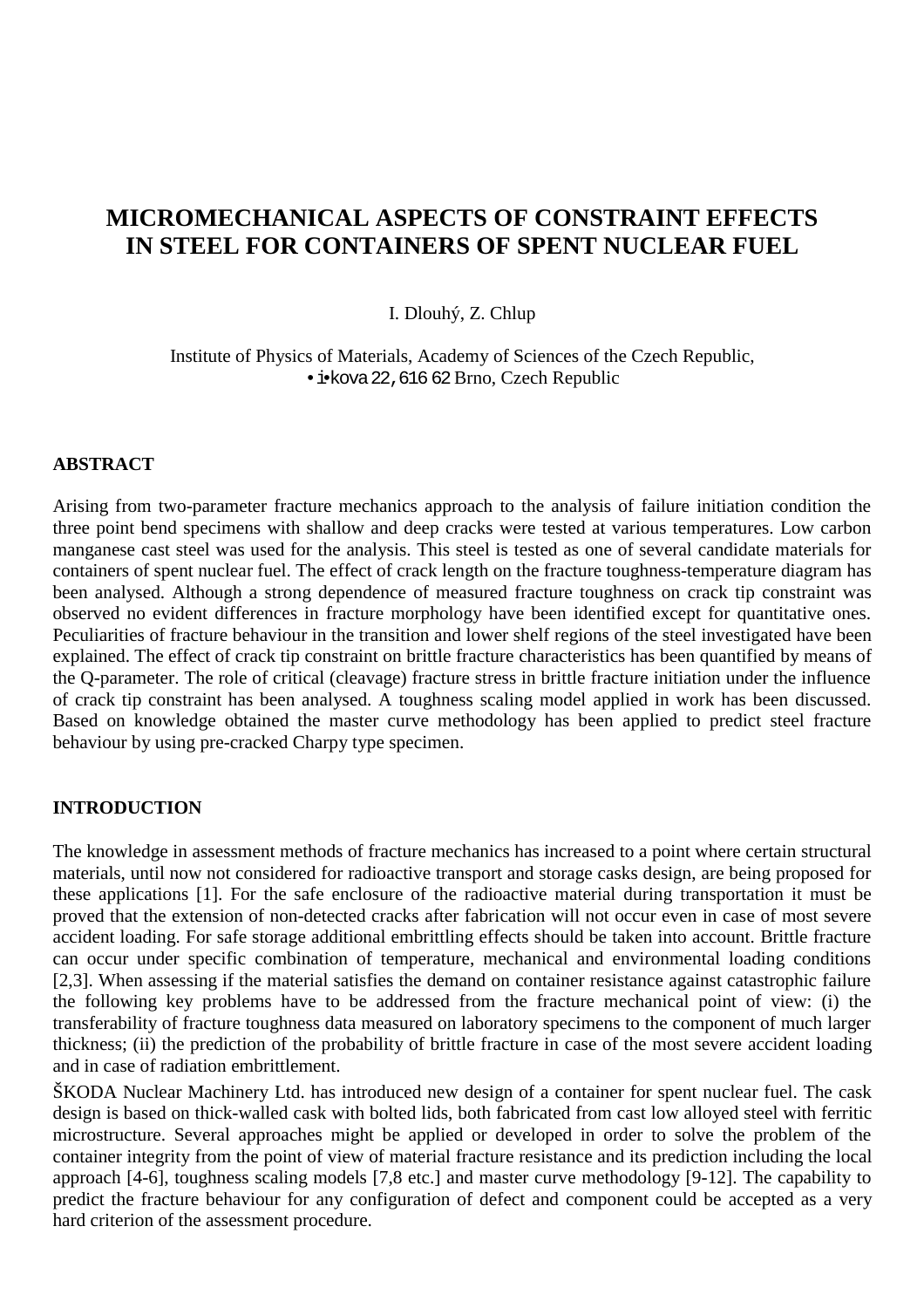The aim of the present contribution is to characterise the fracture resistance of cast ferritic steel predetermined for radwaste casks applying two-parameter fracture mechanics approach. Applicability of the master curve methodology has also been addressed.

## **MATERIAL AND EXPERIMENTAL PROCEDURES**

#### *Material characterisation*

Manganese cast steel has been used having the following chemical composition in wt %: 0.09C, 1.18Mn, 0.37Si, 0.01P, 0.025S, 0.12Cr, 0.29Ni, 0.29Cu, 0.03Mo, 0.028Al. The material has been supplied in form of 270 mm thick plate produced commonly with model cask. Special heat treatment based on intercritical austenitisation was developed in order to produce homogeneous properties throughout the plate thickness.

True stress-strain curves have been determined using cylindrical specimens with a diameter of 6 mm in the temperature range -196 $\degree$ C to -60 $\degree$ C at a cross-head speed of 2 mm.min<sup>-1</sup>.

The cast steel examined exhibits relatively low values of lower and upper yield stress and with decreasing temperature these characteristics increase very slowly (e.g. at  $-100$  °C the yield stress is equal to only 380 MPa). With respect to small pre-cracked specimens this fact resulted in the necessity to test small specimens at very low temperatures in order to fulfil the criteria for the determination of valid  $K_{Jc}$  values.

#### *Mechanical testing and calculations*

Fracture toughness was determined using three test specimen geometries. The first one was the standard threepoint bend (1T) specimen 25x50x220 mm<sup>3</sup>. The other ones were selected to receive in specimen shallow cracks (a/W of about 0.2 and 0.1) and, at the some time, comparable ligament area under the crack tip. In these two specimen types the crack was introduced under condition close to standard one, then the specimens were cut and ground to final dimensions of  $25x30x130$  mm<sup>3</sup> (a/W  $\approx 0.2$ ) and  $25x27x120$  mm<sup>3</sup> (a/W  $\approx 0.1$ ). All specimens were tested at 1mm/min cross-head speed in the temperature range from -198 to -20°C. Fracture toughness values for  $a/W \approx 0.5$  have been determined according to ASTM E813-89 and similar standards. For calculation of stress intensity factor for shallow cracks the general equation from handbook was applied [16]. Small pre-cracked Charpy type specimens (PCVN) have been tested statically and by low blow method in a wide temperature range. Charpy type specimens in static three point bending have also been tested in order to receive data for local approach applications. The dynamic tests (impact and low blow method) using an instrumented impact tester have also been carried out in order to follow the influence of strain rate.

The standard FEM code ABAQUS 5.7 was used to model elastic-plastic behaviour (almost in 3D) for all test specimen geometries investigated.

Extensive fractographic observations were carried out, the work is continuing and more detailed analyses will be published later.

#### **RESULTS AND DISCUSSION**

#### *Fracture toughness and crack length effect*

The temperature dependence of fracture toughness determined on specimens with standard crack length (a/W ~ 0.5) is shown in **Figure 1**. Two sets of specimens were tested at two selected temperatures and the data obtained are also shown in Fig. 1. The first one (-100°C) has been selected as test temperature in the lower shelf region common for all crack lengths tested supposing the same - cleavage - fracture initiation mechanism is acting in the specimens. The other temperature has been selected very close to the upper shelf region (-70 °C) but still having cleavage initiation mechanism on fracture surfaces.

Only some specimens met the condition of LEFM for standard  $K_{Ic}$  toughness values and the  $K_{Jc}$  values have been obtained in almost cases. In the transition and near the upper shelf region the fracture behaviour has been characterised by  $K_{Ic}$  values determined for specimen without detectable ductile tearing before fracture and by K<sub>Ju</sub> values for specimens with ductile crack extension preceding unstable fracture. Curves representing the limit (i) between the validity of LEFM and EPFM and (ii) between the constraint dependent and independent  $K_{Jc}$  values are shown in the figure. The  $K_{Jc}$  (Q) values thus represent the  $K_{J}$  fracture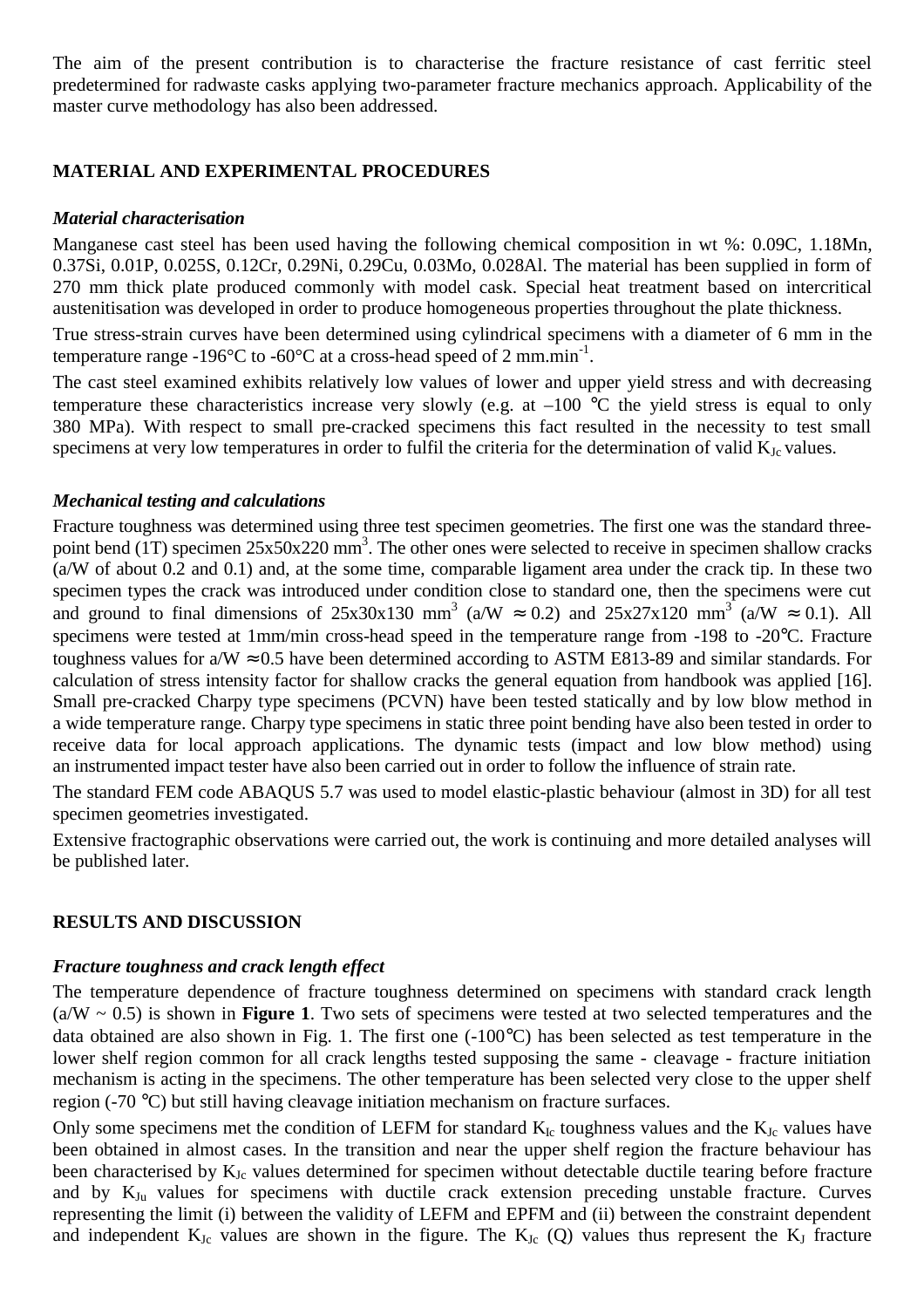toughness in the constraint dependent regime.  $K_{Ji}$  represents the value for specimen with 0.2 mm ductile crack extension and temperature  $t_{DBL}$  the lowest temperature for the occurrence of this initiation micromechanism.



**Figure 1:** Fracture toughness - temperature diagram for standard specimens

Similar fracture toughness - temperature dependencies for bend specimens with shallow cracks ( $a/W \sim 0.2$ ) and  $a/W \sim 0.1$ ) have been obtained including the larger sets of data generated at -100 °C (common to all specimen geometries) and at the other selected temperature (at -80 and -85 °C, respectively). Exponential curves have been fitted through all three specimen configurations and sets of fracture toughness data ( $K<sub>Ic</sub>$ ) in transition and lower shelf region. These fits are introduced in **Figure 2**. It can be seen from this figure that very similar fracture behaviour as in the case of standard crack length (full curve) can be identified in the transition region of specimens with shallow cracks, and only quantitative differences in fracture characteristics could be observed.



**Figure 2:** Crack length effect on fracture toughness data  $(K<sub>Jc</sub>)$  in the transition region

The distribution of principal tensile stresses was calculated (3D) for all specimen geometries tested at -100°C and all fracture loads measured. An attempt has been made to estimate the local cleavage fracture stress for all specimen geometries tested. This stress was calculated at the distance of the fracture initiation point as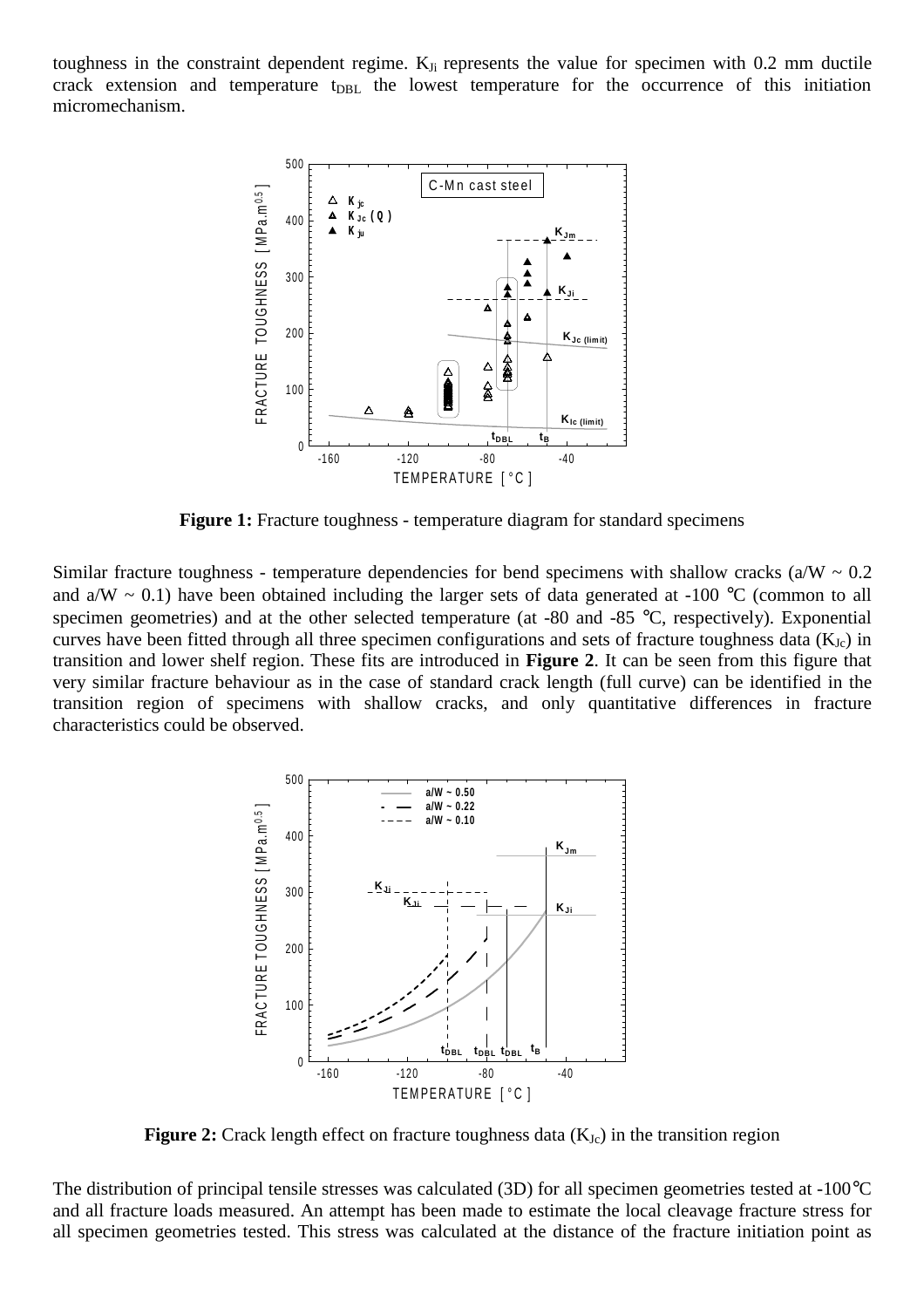obtained from quantitative fractographic analyses. Average values of about 1255 MPa have been estimated for specimens having standard crack length. Similarly, the local cleavage fracture stress of about 1340 MPa was obtained for specimens having  $a/W \approx 0.2$ .

From comparison of the main trends in fracture toughness temperature dependencies and from the FEM calculation finished until now the following important characteristics of crack length effect (and corresponding crack tip constraint effect) were found:

- A shift of the transition region (the transition temperature  $t_B$ ) to lower temperatures can be observed for shallower cracks (lower constraint).
- The mean fracture toughness obtained at one test temperature (the same initiation mechanism was proved by SEM for all specimens) is comparably higher for shorter cracks when compared with standard crack length.
- A larger scatter in fracture toughness values can be observed for shorter cracks being strongly influenced by larger crack tip plastic zone (smoother maximum on principal tensile stress distributions below crack tip).
- With decreasing crack length the fracture load and the dimensions of the highly stressed region below the crack tip increase and, in addition, the principal stress corresponding to this region is higher.
- With decreasing crack length the cleavage fracture stress appears to be slightly increased, probably due to larger plastic deformation preceding the fracture initiation.

Using the experimental data obtained on specimen sets tested at -100<sup>o</sup>C, the dependence of fracture toughness on crack length was obtained as shown in **Figure 3.**



**Figure 3:** Crack length effect on fracture toughness

#### *Modified approach to Q-parameter determination*

In addition to the above-mentioned peculiarities (the slight increase of cleavage fracture stress for shallow cracks in particular) the steel fracture behaviour characterised by high scatter of inherent material properties and extent of plastic deformation preceding the fracture. For the same value of critical load quite different values of J<sub>c</sub> integral have been determined due to this feature. In order to overcome the problems two approaches for the Q-parameter determination have been tested: (i) standard calculation arising from the basic definition and fracture loads measured for particular specimens and (ii) modified procedure based on more realistic critical parameter of loading - the J integral value.

Selected curves used for the determination of Q-parameter for particular specimen crack length are shown as example in **Figure 4**. For specimen geometry with shallow cracks (having a/W around 0.1) and given crack length (figures at curves) the Q-parameter was read directly from the J values corresponding to critical loads. Comparison of both approaches is shown in **Figure 5** for the crack length  $a/W \sim 0.1$ . The cross points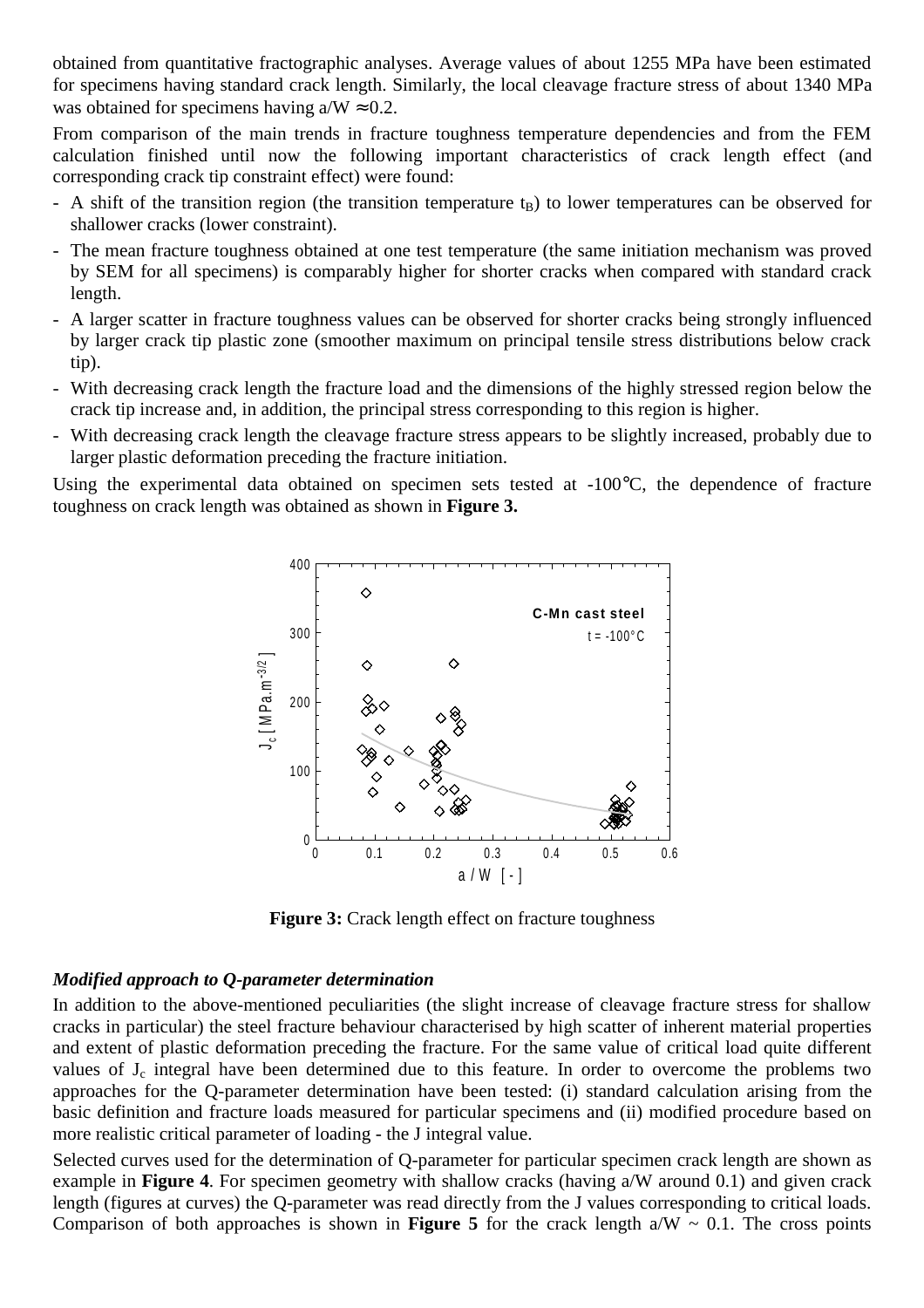represent the values of Q-parameter determined by standard calculation, the rhombi represent the modified approach. Quite good agreement has been found, further analyses are necessary, however. By incorporating a much higher number of experimental data the statistical aspect will be necessary to be taken into account before making final conclusions.



**Figure 4:** Diagrams used for determination of Q parameter from J-integral



**Figure 5:** J-Q relation for specimen with shallow cracks and both calculation procedures

### *Master curve for standard 1T bend specimens.*

Based on the fracture toughness obtained from tests on 23 specimens tested at the temperature of  $-100$  °C the reference temperature  $T_0$  was determined. All the  $K_{Ic}$  results obtained have been checked whether the basic assumption included in ASTM Standard E1921 [9] for determining the reference temperature  $T_0$  was met, i.e. whether the cast steel tested obeys the three parametric Weibull distribution with the Weibull modulus m equal to 4. According to the procedure given in the standard the reference temperature was determined to be  $T_0 = -82$  °C [13]. The master curve for the C-Mn cast steel studied is can thus be described by the equation:

$$
K_{Jc(med)} = 30 + 70 \exp[0.019(T + 82)] \tag{1}
$$

In **Figure 6** the master curve together with the tolerance bounds 5% and 95% is shown. In this diagram the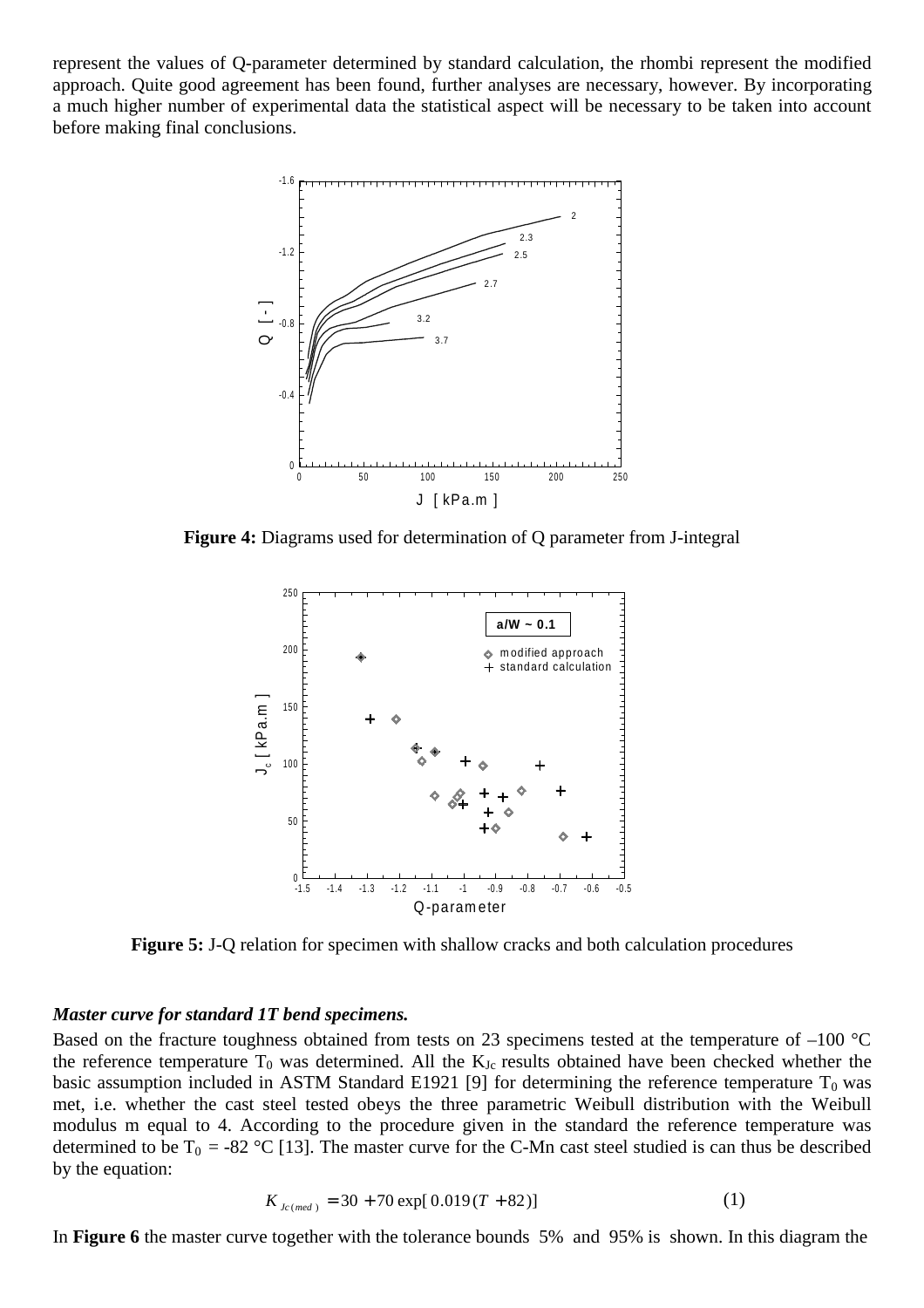fracture toughness values in the temperature range -100 to - 40 °C are plotted. The full points represent data not meeting the validity condition:

$$
K_{Jc(LIMIT)} = [(Eb \text{ Re})/50]^{1/2} \tag{2}
$$

The value of constant in Eq. 2 was taken to be 50 instead of 30 in the standard [9] based on work of Ruggieri et al [7] and discussion in ASTM Subcommittee E 08.08.



**Figure 6:** Master curve for 1T specimen (with data corrected on constraint)

Data lying above the limit curve, Eq. (2), represent failures in the constraint dependent regime ( $Q \neq 0$ ). Corrections have to be introduced for these data, e.g. as proposed by Dodd and Anderson [13,14]. All the values introduced correspond well to 0.05 and 0.95 % probability band and the master curve  $(K_{Jc \ (med)})$ obtained corresponds well to the exponential fit  $(K_{Jc \text{ (mean)}})$  through the experimental and constraint corrected data. Based on these analyses the master curve methodology may be successfully applied for fracture toughness assessment of the steel investigated.

Some peculiarities in fracture behaviour of cast steel follow from Figure 6 however:

- The master curve methodology may be applied to predict the fracture toughness behaviour only for the fracture toughness values being below  $T_0 + 15$  °C.
- The sharp transition of fracture toughness to much higher values of  $K<sub>Jc</sub>$  occurs at the temperature  $T_0 + 26$ °C. But it must be emphasised that for those specimens having these high values of  $K_{Jc}$ , fracture was initiated by cleavage thus indicating that the C-Mn cast steel has large intrinsic resistance to ductile tearing.

#### *The use of PCVN specimen for fracture toughness prediction.*

Pre-cracked Charpy type specimens (PCVN) are most suitable for the assessment of radiation and thermal ageing of container cask steel as well as for analysis of strain rate effect. For PCVN specimens the temperature dependence of fracture toughness is given in **Figure 7**. The line representing the validity condition (Eq. (2)) is plotted in the graph. A relatively small number of fracture toughness data, especially the data at the temperature -100 $^{\circ}$ C, that were intended for establishing  $T_0$ , fall below this line. Therefore data not meeting the K<sub>Jc</sub>(limit) have been constraint adjusted applying the toughness scaling model of Dodds and Anderson [14,15]. But only for data lying below the line labelled  $K_{\text{Jc}}(\text{max})$ DA this concept may be used, as this line represents the end of the FE-3D calculation of Dodds and Anderson model.

By combining the toughness scaling model [14,15] and the master curve methodology the fracture toughness temperature diagram for 1T specimens can be predicted using data obtained from the pre-cracked Charpy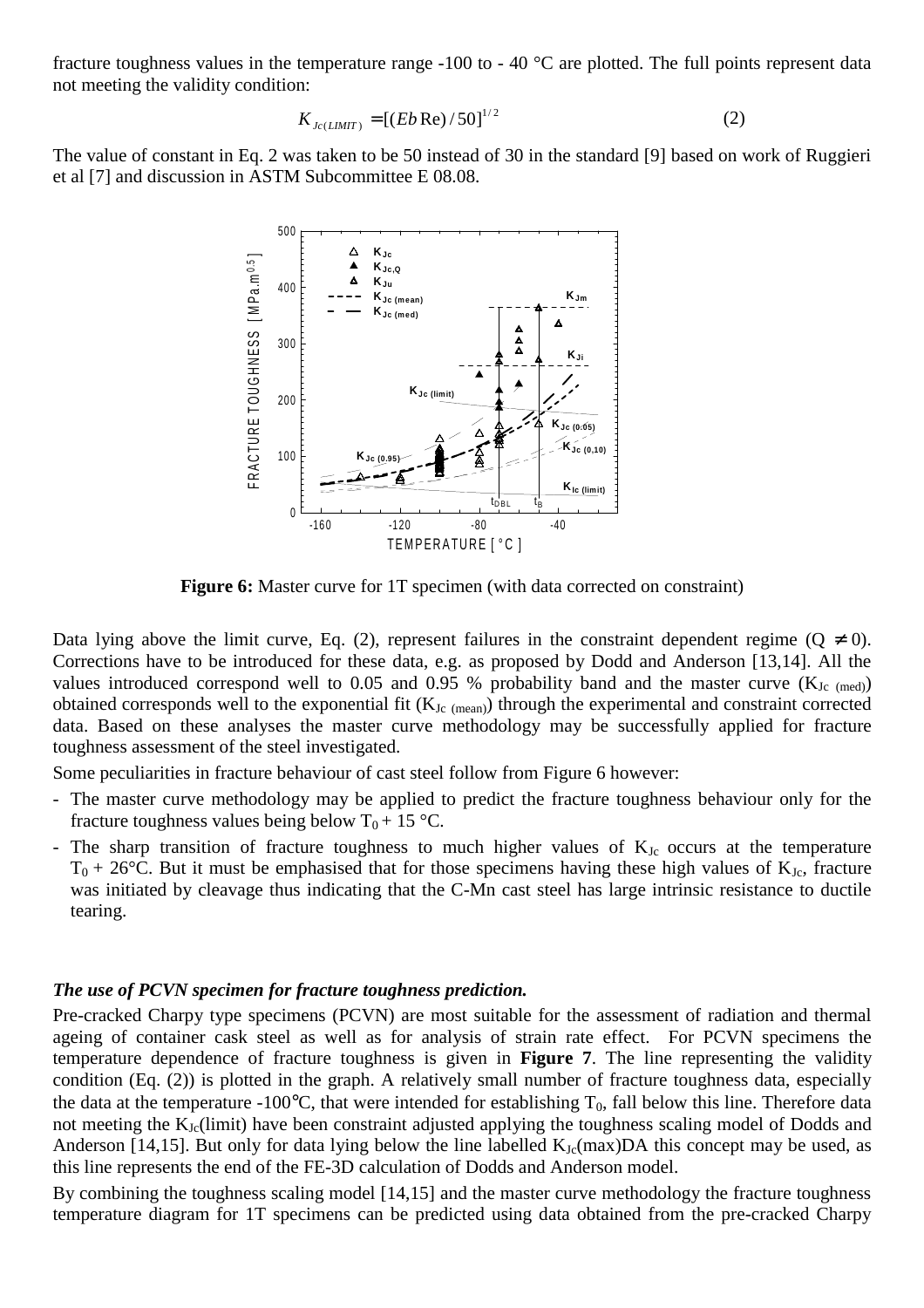type specimens. All data from the PCVN specimens being adjusted for constraint effect have been additionally size corrected by using

$$
K_{Jc(1T)} = 20 + (K_{Jc(10)} - 20)(\frac{B_{10}}{B_{1T}})^{1/4}
$$
\n(3)

These data are replotted in **Figure 8** represented by rhombi. A set of twelve PCVN specimens was used, from which only two had valid K<sub>Jc</sub> values and were only size corrected. The others were constraint adjusted and size corrected. Additionally, the reference temperature  $T_0$  was established. The reference temperature  $T_0$  was estimated to be - 78.2°C, which is in good agreement with the value of  $T_0 = -82$ °C obtained by means of 1T specimens.



**Figure 7:** Fracture toughness determined using pre-cracked Charpy type specimens



**Figure 8:** Predictions of 1T specimen behaviour using the PCVN specimen

The master curve  $K_{Jc(med)}$  and tolerance bounds for 5 and 95% are plotted using the data obtained from the PCVN specimens in Figure 8. All fracture toughness data of the 1T specimens (round points) fall inside the scatter band of PCVN specimen assessed by the above-mentioned procedure, thus verifying the potential of utilising small pre-cracked specimens for the fracture toughness evaluation in the transition region.